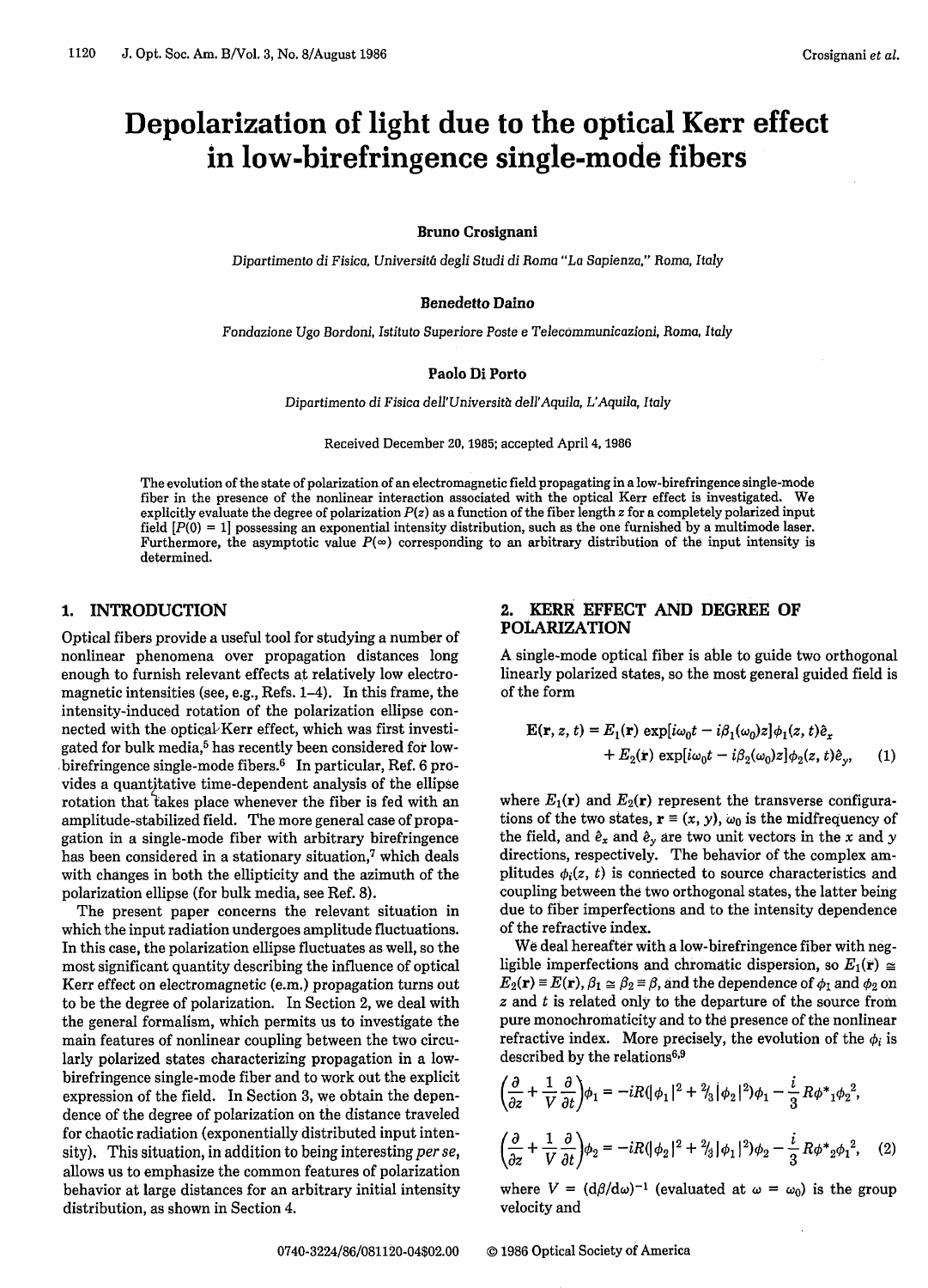Crosignani et *al.*

$$
R = \frac{\omega_0 n_2}{c} \iint_{-\infty}^{+\infty} E^4(\mathbf{r}) \, \mathrm{d}x \, \mathrm{d}y \qquad \left[ \iint_{-\infty}^{+\infty} E^2(\mathbf{r}) \, \mathrm{d}x \, \mathrm{d}y = 1 \right],\tag{3}
$$

 $n_2$  being the nonlinear refractive-index coefficient, that is,

$$
n = n_1 + n_2 |\mathbf{E}|^2, \tag{4}
$$

where  $n_1$  represents the ordinary linear refractive index of the fiber.

The set of Eqs. (2) can be recast in a simpler form by introducing the circularly polarized states  $E(\mathbf{r})\hat{e}^+$  (clockwise) and  $E(r)\hat{e}^-$  (counterclockwise), with

$$
\hat{e}^{+} = \frac{1}{2^{1/2}} (\hat{e}_x + i\hat{e}_y),
$$
  

$$
\hat{e}^{-} = \frac{1}{2^{1/2}} (\hat{e}_x - i\hat{e}_y).
$$
 (5)

In fact, if we write the field [see Eq.  $(1)$ ] as

$$
\mathbf{E}(\mathbf{r}, z, t) = E(\mathbf{r}) \exp(i\omega_0 t - i\beta z) [\phi^+(z, t)\hat{e}^+ + \phi^-(z, t)\hat{e}^-],
$$
  
(6)

we can easily see that Eqs. (2) are equivalent to

$$
\left(\frac{\partial}{\partial z} + \frac{1}{V} \frac{\partial}{\partial t}\right) \phi^+ = -\frac{2}{3}iR(\left|\phi^+\right|^2 + 2\left|\phi^-\right|^2)\phi^+, \n\left(\frac{\partial}{\partial z} + \frac{1}{V} \frac{\partial}{\partial t}\right) \phi^- = -\frac{2}{3}iR(\left|\phi^-\right|^2 + 2\left|\phi^+\right|^2)\phi^-. \tag{7}
$$

Equations (7) show that the magnitudes  $|\phi^+|$  and  $|\phi^-|$  of the complex amplitudes  $\phi^+$  and  $\phi^-$ , respectively, are constants of motion (see also Ref. 5). In particular, if  $\phi^+ (\phi^-)$  = 0 for  $z = 0$ ,  $\phi^+ (\phi^-) = 0$  everywhere. (It is worth noting that, from a fundamental point of view, the above constancy is related to photon-spin conservation, which is, in turn, implied by the symmetry properties of the interaction Hamiltonian corresponding to the Kerr effect.) For a monochromatic source corresponding to  $\phi_0^+ \equiv \phi^+ (z = 0)$  and to  $\phi_0^- \equiv$  $\phi^{-}(z=0)$  independent of t, the solution of the set of Eqs. (7) read as

$$
\phi^+(z) = \phi_0^+ \exp[i\gamma^+(z)],
$$
  

$$
\phi^-(z) = \phi_0^- \exp[i\gamma^-(z)],
$$
 (8)

with

$$
\gamma^{+}(z) = -\frac{2}{3}R(\phi_{0}^{+})^{2} + 2[\phi_{0}^{-}]^{2})z,
$$
  

$$
\gamma^{-}(z) = -\frac{2}{3}R(\phi_{0}^{-})^{2} + 2[\phi_{0}^{+}]^{2})z.
$$
 (9)

In general, i.e., when  $\phi^+(z=0, t) \equiv \phi_0^+(t)$  and  $\phi^-(z=0, t) \equiv$  $\phi_0$ <sup>-</sup>(*t*) depend on time, Eqs. (7) yield

$$
\phi^+(z, t) = \phi_0^+(t - z/V) \exp[i\gamma^+(z, t)],
$$
  

$$
\phi^-(z, t) = \phi_0^-(t - z/V) \exp[i\gamma^-(z, t)],
$$
 (10)

where

$$
\gamma^{+}(z,t) = -\frac{2}{3}R[|\phi_{0}^{+}(t-z/V)|^{2} + 2|\phi_{0}^{-}(t-z/V)|^{2}]z,
$$
  

$$
\gamma^{-}(z,t) = -\frac{2}{3}R[|\phi_{0}^{-}(t-z/V)|^{2} + 2|\phi_{0}^{+}(t-z/V)|^{2}]z.
$$
\n(11)

Let us now evaluate the degree of polarization *P,* which is, in general, given by the relation $10$ 

$$
P^2 = 1 - \frac{4 \det J}{(J_{xx} + J_{yy})^2},
$$
 (12)

with

 $\epsilon$ 

$$
J = \begin{vmatrix} J_{xx} & J_{xy} \\ J_{yx} & J_{yy} \end{vmatrix} \equiv \begin{vmatrix} \langle |\phi_1|^2 \rangle & \langle \phi_1 \phi^*_{2} \rangle \\ \langle \phi^*_{1} \phi_2 \rangle & \langle |\phi_2|^2 \rangle \end{vmatrix}, \quad (13)
$$

where the symbol  $\langle \ldots \rangle$  indicates the ensemble-averaging operation. To this end, we observe that Eqs. (1), (5), and (6) yield

$$
\phi_1 = \frac{1}{2^{1/2}} (\phi^+ + \phi^-),
$$
  

$$
\phi_2 = \frac{i}{2^{1/2}} (\phi^+ - \phi^-).
$$
 (14)

After straightforward algebra, Eqs. (10), (11), and (14) permit us to write

$$
2 |\phi_1(z, t)|^2 = |\phi_{10}(t - z/V)|^2 + |\phi_{20}(t - z/V)|^2
$$
  
+ 
$$
[|\phi_{10}(t - z/V)|^2 - |\phi_{20}(t - z/V)|^2] \cos(\alpha z)
$$
  
+ 
$$
[\phi_{10}(t - z/V)\phi_{20}(t - z/V)
$$
  
+ 
$$
\phi_{10}(t - z/V)\phi_{20}(t - z/V)]\sin(\alpha z),
$$
  

$$
2 |\phi_2(z, t)|^2 = |\phi_{10}(t - z/V)|^2 + |\phi_{20}(t - z/V)|^2
$$
  
- 
$$
[|\phi_{10}(t - z/V)|^2 - |\phi_{20}(t - z/V)|^2] \cos(\alpha z)
$$
  
- 
$$
[\phi_{10}(t - z/V)\phi_{20}(t - z/V)
$$
  
+ 
$$
\phi_{10}(t - z/V)\phi_{20}(t - z/V)\sin(\alpha z),
$$
  

$$
2\phi_1(z, t)\phi_{22}(z, t) = \phi_{10}(t - z/V)\phi_{20}(t - z/V)
$$
  
- 
$$
\phi_{10}(t - z/V)\phi_{20}(t - z/V)
$$
  
+ 
$$
[|\phi_{20}(t - z/V)|^2]
$$
  
- 
$$
|\phi_{10}(t - z/V)|^2]\sin(\alpha z)
$$
  
+ 
$$
[\phi_{10}(t - z/V)\phi_{20}(t - z/V)
$$

with

$$
i\alpha = {}^{2}/_{3}R[\phi_{10}(t - z/V)\phi^{*}_{20}(t - z/V)- \phi^{*}_{10}(t - z/V)\phi_{20}(t - z/V)];
$$
 (16)

+  $\phi^*_{10}(t-z/V)\phi_{20}(t-z/V)\cos(\alpha z)$ ,

(15)

 $\phi_{10}$  and  $\phi_{20}$  refer to the input field ( $z = 0$ ). In principle, we can evaluate the degree of polarization given by Eq. (12) in the most general case by using Eq. (13) and the ensemble averages of Eqs. (15).

# **3. DEGREE OF POLARIZATION IN THE CASE OF A CHAOTIC INPUT**

We wish to consider the case of a chaotic input field (exponential intensity distribution), such as the one generated by a light-emitting diode or a multimode laser.<sup>11</sup> Let us also assume a linear polarization transformed into an elliptical one through a linear optical system placed between the source and the fiber so that the input polarization ellipse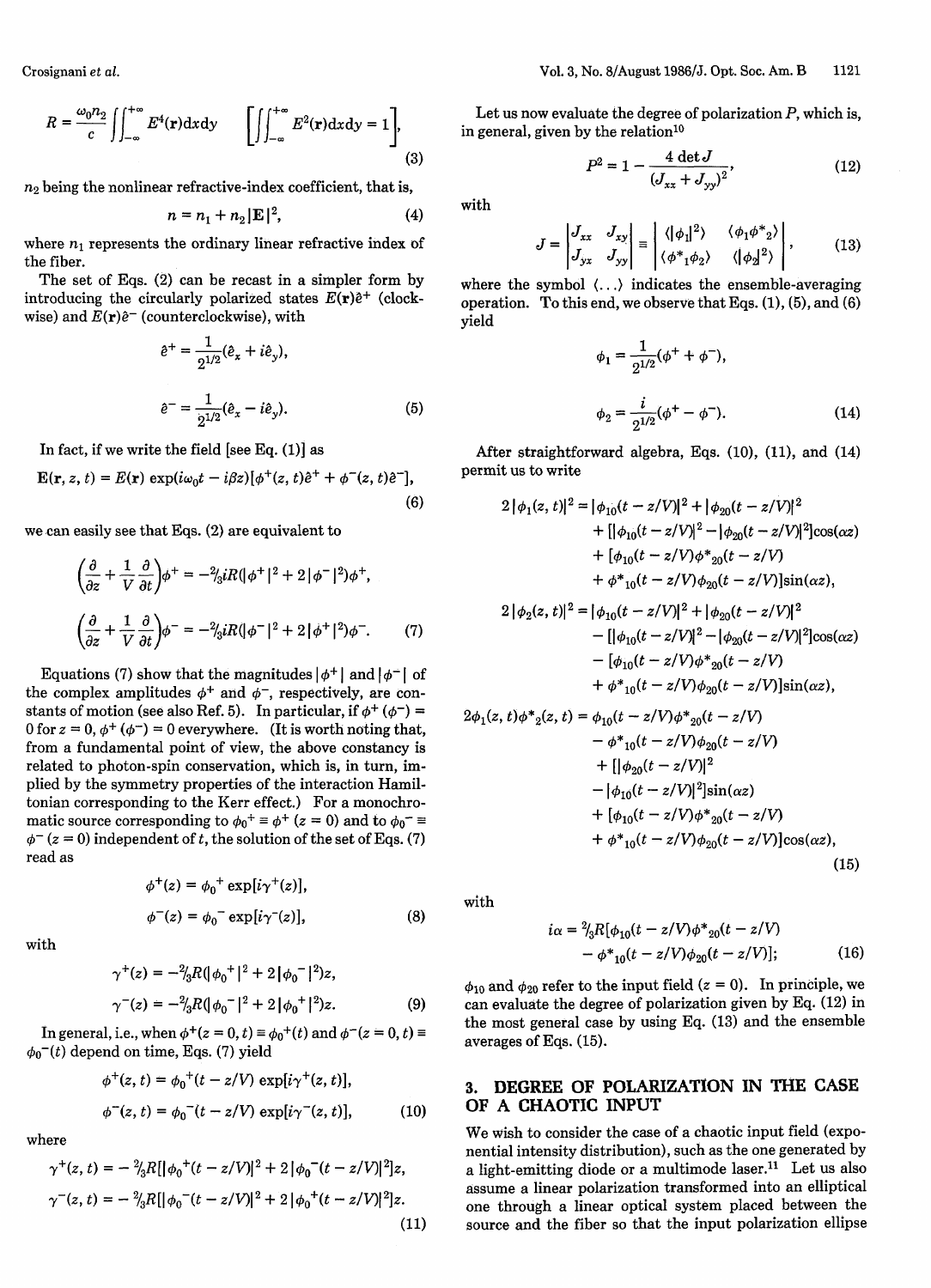

Fig. 1. Input-ellipse geometry:  $OP_1 = A$ ,  $OP_2 = B$ ,  $OT_1 = |\phi_{10}(t)| =$  $O\bar{T}_2 = |\phi_{20}(t)|.$ 



Fig. 2. Degree of polarization  $P$  as a function of the parameter  $1/s$ for various values of *6.*

fluctuates in magnitude while its ellipticity and orientation remain constant. The above situation corresponds to

$$
\phi_{10}(t) = \exp(i\delta)\phi_{20}(t) \tag{17}
$$

(with  $\delta$  time independent), where, for simplicity and without lack of generality, we have chosen the  $x$  and  $y$  axes forming an angle of  $\pi/4$  with the ellipse axes, which corresponds to equal amplitudes  $[|\phi_{10}(t)| = |\phi_{20}(t)|]$ . The phase  $\delta$  is easily shown to fulfill the relation

$$
|\tan(\delta/2)| = A/B,\tag{18}
$$

where  $A$  and  $B$  are the amplitudes of the ellipse semiaxes (see Fig. 1).

The assumption of exponential intensity distribution

$$
p(|\phi_{10}|^2) = \frac{\exp[-|\phi_{10}|^2/(\|\phi_0\|^2)]}{\langle |\phi_0|^2 \rangle},
$$

$$
p(|\phi_{20}|^2) = \frac{\exp[-|\phi_{20}|^2/\langle |\phi_0|^2 \rangle]}{\langle |\phi_0|^2 \rangle} \tag{19}
$$

allows us to perform [with the help of Eqs. (15) and (17)] the ensemble averages appearing in Eq. (13), *s0* Eq. (12) yields

$$
P^{2}(z, \delta) = 1 - (\cos^{2} \delta) \frac{1 + 2s}{1 + 2s + s^{2}},
$$
 (20)

with

$$
s = \frac{9}{16R^2z^2(|\phi_0|^2)^2\sin^2\delta}.
$$
 (21)

By inspecting Eqs. (20) and (21), it is easy to verify that  $P(0, \delta) = 1$  (as obviously implied by the fixed orientation of the input ellipse) and that

$$
P(\infty, \delta) = |\sin \delta| \qquad (\delta \neq 0, \quad \delta \neq \pi), \tag{22}
$$

while

$$
P(z, 0) = P(z, \pi) = P(z, \pi/2) = P(z, -\pi/2) = 1
$$
\n(for every z).

\n(23)

In order to provide an estimate of the decrease undergone by the degree of polarization as a function of the fiber length<br>80° z, we note that [see Eq.  $(3)$ ]

$$
R = kn_2/\sigma \qquad (k = \omega_0/c), \tag{24}
$$

where  $\sigma$  (effective area of the mode) can be approximated by the core area. $3$  Accordingly, Eq. (21) yields

$$
s = \frac{9\sigma^2 n_1^2}{16 \times 4k^2 n_2^2 z^2 Z_0^2 P^2},\tag{25}
$$

where  $Z_0$  is the vacuum impedance and  $P$  is the e.m. power. For typical values of  $\sigma$  ( $\approx \pi a^2$ , with  $a = 2.5 \,\mu$ m),  $\lambda$  ( $\approx$  1  $\mu$ m),  $n_2$  $\delta$ :10<sup>o</sup> ( $\approx$ 10<sup>-22</sup> m<sup>2</sup>/V<sup>2</sup>), and  $n_1$  ( $\approx$ 1.5), one has, in MKS units,

$$
s = \frac{2 \times 10^3}{(zP)^2}.
$$
 (26)

Since (see Fig. 2) the polarization decrease becomes observable for  $s \leq 1$  (we remember that  $s = \infty$  for  $z = 0$ ), provided that 6 differs significantly from the relevant values relative to Eq. (23), a fiber length of  $\approx$  5 m and an injected power of  $\approx 10$  W are sufficient to observe the depolarization effect.

# **4. ASYMPTOTIC DEGREE OF POLARIZATION FOR ARBITRARY INPUT-INTENSITY DISTRIBUTION**

In this section, we wish to show that the asymptotic behavior for  $z \rightarrow \infty$  ( $s \rightarrow 0$ ) furnished by Eq. (22) can be obtained for an arbitrary input-intensity distribution. In this respect, we observe that the magnitude of the ellipse rotation undergone at a given z in correspondence to a fixed variation of the input intensity is an increasing function of z itself. Therefore, for (fixed) z large enough, a small change of the initial intensity gives rise to a large number of complete rotations of the polarization ellipse without essentially modifying its amplitude. As a consequence, the asymptotic degree of polarization is conveniently evaluated as the one relative to a field whose ellipse rotates at random with assigned shape and magnitude. To this end, we note that the above field is essentially described by the equation

$$
\mathbf{E}_{\psi}(t) = (\hat{e}_{x} \cos \psi + \hat{e}_{y} \sin \psi) E_{x} \cos(\omega t)
$$
  
+  $(\hat{e}_{y} \cos \psi - \hat{e}_{x} \sin \psi) E_{y} \sin(\omega t)$   
=  $\hat{e}_{x} [E_{x} \cos \psi \cos(\omega t) - E_{y} \sin \psi \sin(\omega t)]$   
+  $\hat{e}_{y} [E_{y} \cos \psi \sin(\omega t) + E_{x} \sin \psi \cos(\omega t)],$  (27)